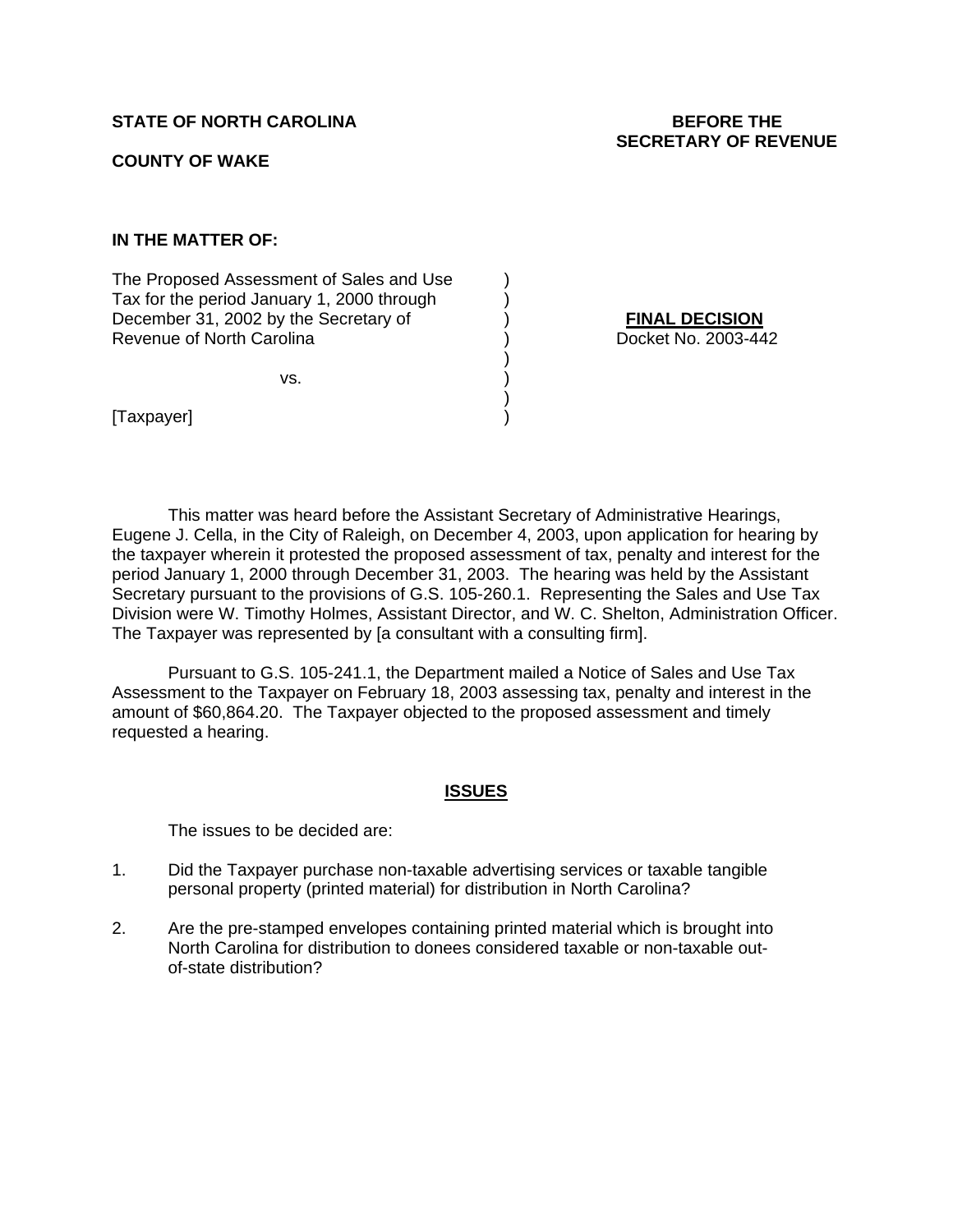# **EVIDENCE**

The following items were introduced into evidence by the Sales and Use Tax Division:

- 1. Copy of Memorandum dated May 16, 2001 from the Secretary of Revenue to the Assistant Secretary of Tax Administration, designated Exhibit E-1.
- 2. Copy of sales and use tax auditor's report for the period January 1, 2000 through December 31, 2002 dated February 7, 2003, designated Exhibit E-2.
- 3. Copy of Notice of Sales and Use Tax Assessment dated February 18, 2003, designated Exhibit E-3.
- 4. Copy of letter dated March 18, 2003 and attachment from the Taxpayer's representative to the Department of Revenue, designated Exhibit E-4.
- 5. Copy of letter dated April 10, 2003 from the Sales and Use Tax Division to the Taxpayer's representative, designated Exhibit E-5
- 6. Copy of letter dated April 28, 2003 from the Taxpayer's representative to the Sales and Use Tax Division, designated Exhibit E-6.
- 7. Copy of letter dated April 30, 2003 from the Taxpayer's representative to the examining auditor, designated Exhibit E-7.
- 8. Copy of letter dated May 8, 2003 from the Sales and Use Tax Division to the Taxpayer's representative, designated Exhibit E-8.
- 9. Copy of letter dated June 3, 2003 from the Taxpayer's representative to the Sales and Use Tax Division, designated Exhibit E-9.
- 10. Copy of letter dated June 9, 2003 from the Sales and Use Tax Division to the Taxpayer's representative, designated Exhibit E-10.
- 11. Copy of letter dated June 20, 2003 from the Taxpayer's representative to the Sales and Use Tax Division, designated Exhibit E-11.
- 12. Copy of letter dated July 31, 2003 from the Taxpayer's representative to the Sales and Use Tax Division and the following attachments, designated Exhibit E-12 (a, b, c & d).
	- (a) Attachment #1: Franchise agreement between the Taxpayer and the [Franchisor].
	- (b) Attachment #2: [Invoice number] dated 1/8/2001 from the Franchisor to the Taxpayer.
	- (c) Attachment #3: Sample bill of lading between the Franchisor and a related franchisee.
	- (d) Attachment #4: Sample consolidated mailing statement for a 2001 North Carolina distribution obtained from the Franchisor.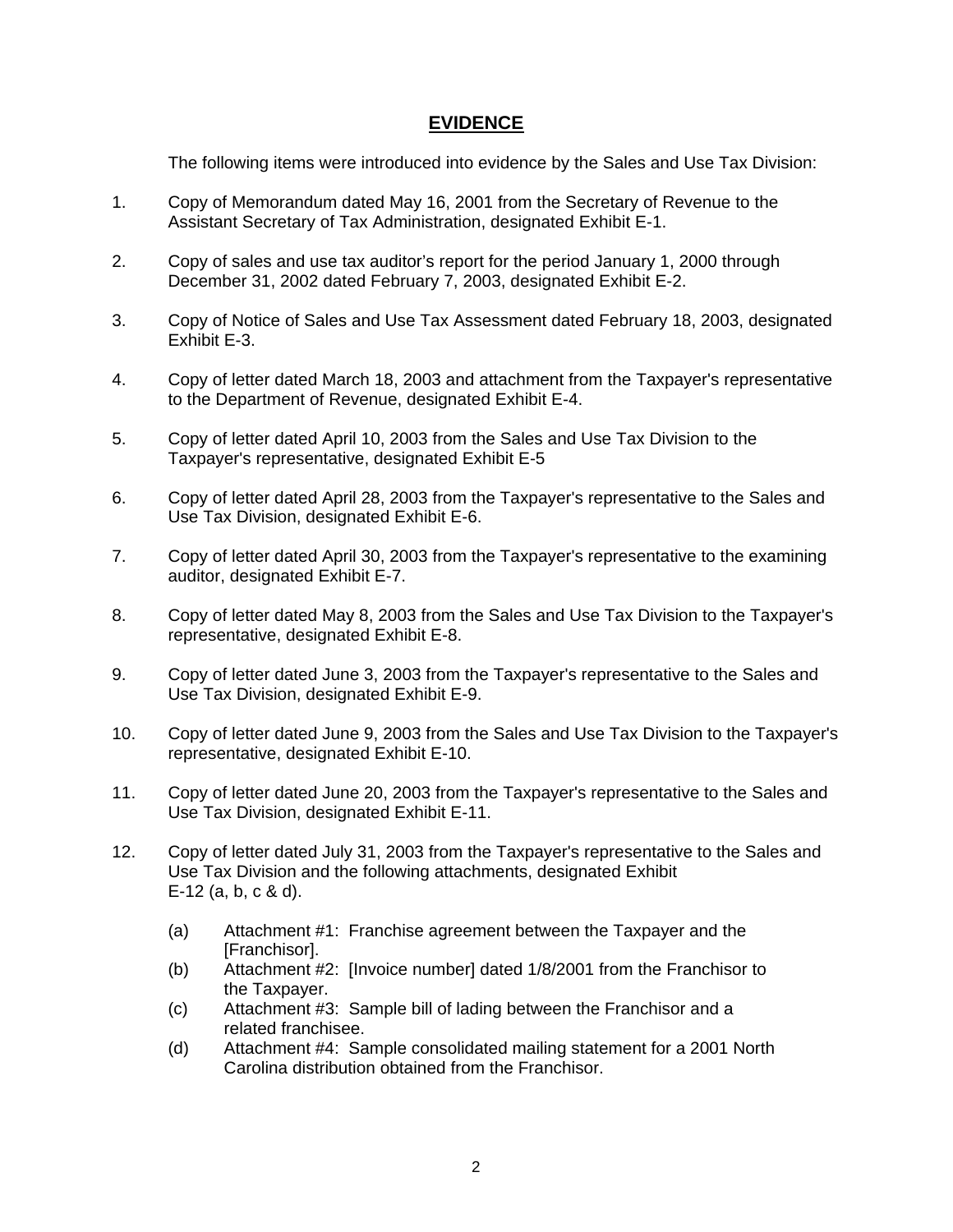- 13. Copy of letter dated August 22, 2003 from the Sales and Use Tax Division to the Taxpayer's representative, designated Exhibit E-13.
- 14. Copy of Court of Appeal of Florida, Second District, Case No. 2 DO2-2596 dated June 27, 2003, designated Exhibit E-14.
- 15. [Sample advertising envelope] and enclosed coupons, designated Exhibit E-15.
- 16. Copy of Sales and Use Tax Technical Bulletin 24-1 dated June 1, 2002, designated Exhibit E-16.
- 17. Copy of letter dated October 20, 2003 from the Assistant Secretary of Revenue to the Taxpayer's representative, designated Exhibit E-17.
- 18. Copy of letter incorrectly dated July 31, 2003 from the Taxpayer's representative sent by facsimile to the Assistant Secretary of Revenue on October 30, 2003, designated Exhibit E-18.
- 19. Copy of letter dated October 31, 2003 from the Taxpayer's representative to the Assistant Secretary of Revenue, designated Exhibit E-19.
- 20. Copy of letter dated November 3, 2003 from the Assistant Secretary of Revenue to the Taxpayer's representative, designated Exhibit E-20.
- 21. Copy of Supreme Court Opinion, Docket Number S-94-428, dated April 5, 1996, Supreme Court of Nebraska, designated Exhibit E-21.
- 22. Copy of G.S. 25-2-401. Passing of title; reservation for security; limited application of this section, designated Exhibit E-22.

The following exhibits were submitted by the parties during or after the administrative hearing on December 4, 2003.

- 23. Brief for Tax Hearing, dated December 4, 2003 from the Sales and Use Tax Division to the Assistant Secretary for Tax Administration, designated Exhibit E-23.
- 24. Brief for Tax Hearing, dated December 4, 2003 from the Taxpayer's representative to the Assistant Secretary for Tax Administration, designated Exhibit E-24.
- 25. Addendum to the Brief, dated December 17, 2003 from the Taxpayer's representative to the Assistant Secretary for Tax Administration, designated Exhibit E-25.
- 26. Memorandum, dated December 30, 2003 from the Sales and Use Tax Division to the Assistant Secretary for Tax Administration, designated Exhibit E-26.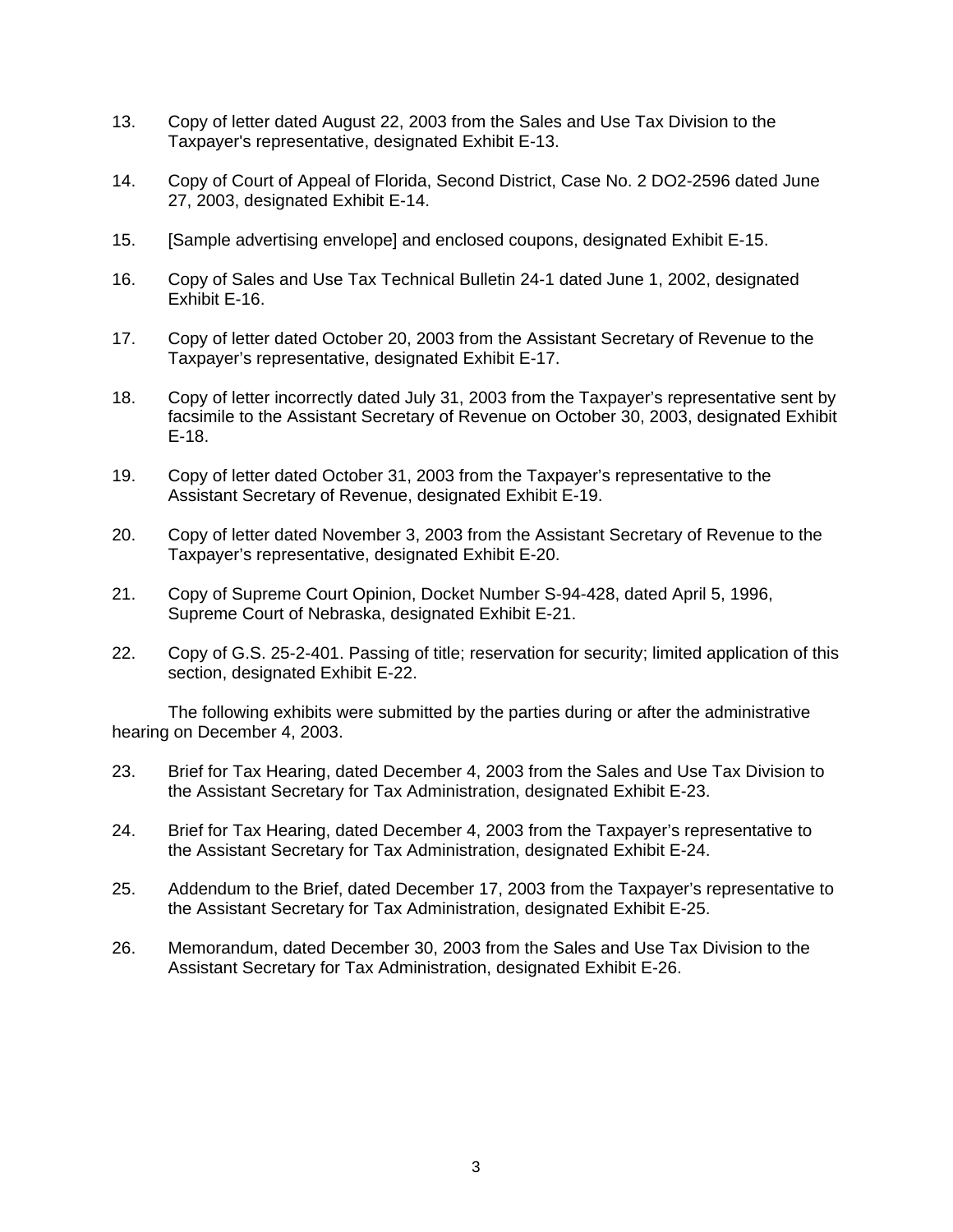#### **FINDINGS OF FACT**

Based on the foregoing evidence of record, the Assistant Secretary makes the following findings of fact:

- 1. The Taxpayer is an independent franchisee of [Franchisor]. [The Franchisor] publishes, prints, and assembles [envelopes] at its [out-of-state facility].
- 2. The Taxpayer solicits clients and distributes the [envelopes] containing the coupons and fliers to recipients in [North Carolina].
- 3. [Franchisor] utilizes a contract carrier to ship the bulk stuffed envelopes containing coupons and fliers into North Carolina where they are committed to the U. S. Mail in [an area located in North Carolina] for delivery to the homes of the Taxpayer's clients' prospective customers.
- 4. Prior to January 1, 2002, the Franchisor did not commit printed matter to the U. S. Mail outside of North Carolina. Instead, they hired a contract carrier to transport the printed matter into North Carolina where it was mailed in [an area located in North Carolina]. Mail which was committed to the U. S. Mail outside of North Carolina was not subjected to tax for the period January 1, 2000 through December 31, 2001.
- 5. The U. S. Postal Service did not have dominion and control over the contract carrier which was hired by [Franchisor].
- 6. Multiple pallets of stuffed envelopes represent tangible personal property and not "advertising services."
- 7. The essence or "true object" of what the Franchisor conveyed, in substance, in exchange for consideration paid by the Taxpayer is taxable tangible printed matter which the Taxpayer owned and used in North Carolina fulfilling the definition of "use."
- 8. The purchase of the stuffed envelopes is a purchase of taxable tangible personal property rather than "advertising services" or a franchise fee.
- 9. Taxable tangible personal property is what is placed on the contract carriers trucks for delivery into North Carolina in fulfillment of the Taxpayer's contractual obligations to its clients.
- 10. The Taxpayer makes solicitations and sales to clients in [North Carolina], receives the Franchisor's invoice for the printed matter, then remits payment to the Franchisor at some time after the printed matter is brought into North Carolina.
- 11. The Notice of Proposed assessment was mailed to the Taxpayer on February 18, 2003.
- 12. The Taxpayer notified the Department that it objected to the assessment and timely requested a hearing.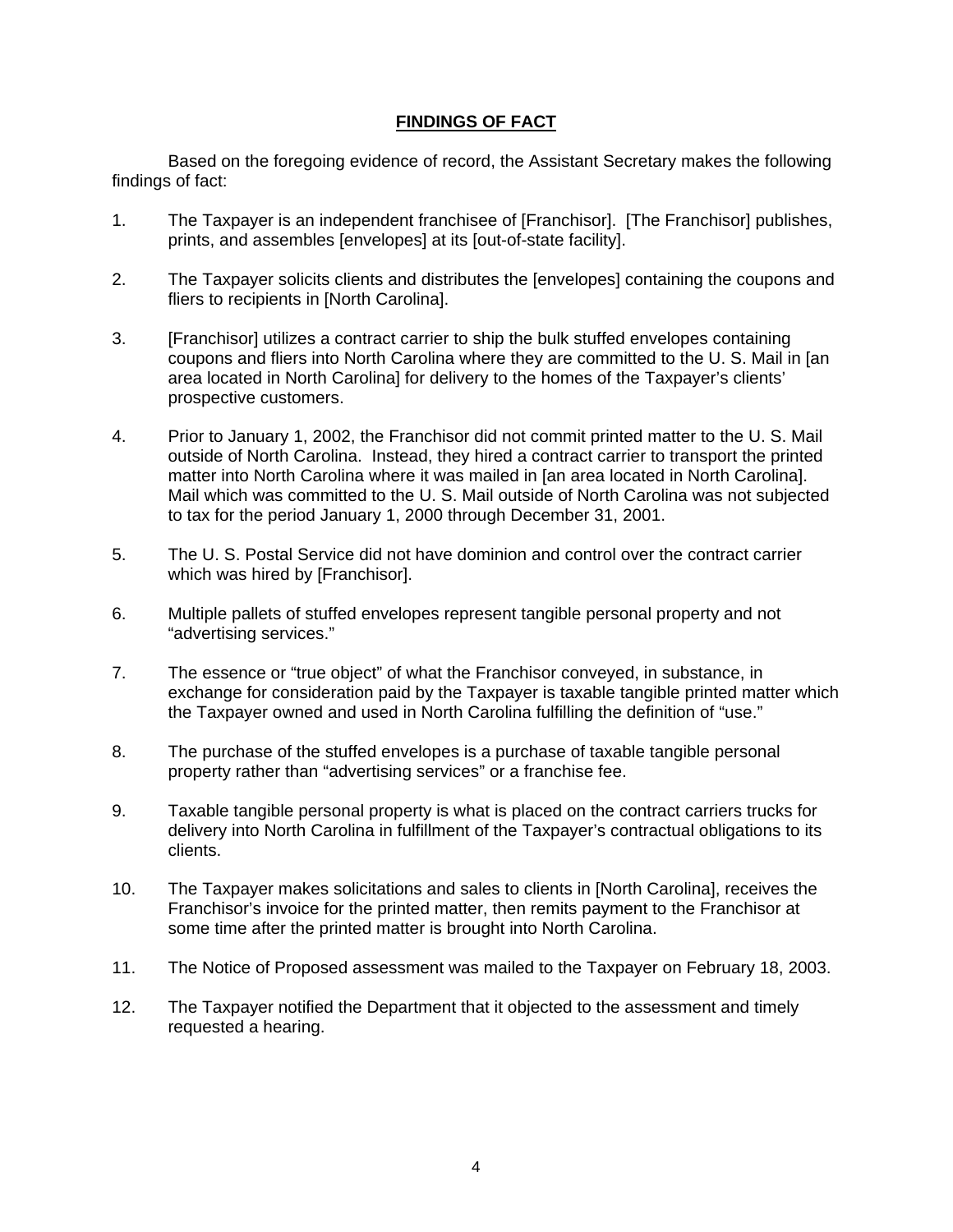#### **CONCLUSIONS OF LAW**

 Based on the foregoing findings of fact, the Assistant Secretary of Revenue makes the following conclusions of law:

- 1. Under the McNamara v. D. H. Holmes Co., Ltd Supreme Court case, catalogs printed by a nonresident printer for a Louisiana resident corporation which were mailed outside of Louisiana to resident recipients were considered taxable. The Sales and Use Tax Division did not follow this determination and did not tax the Taxpayer on similar transactions prior to January 1, 2002.
- 2 G.S. 105-164.3(46) define "Tangible personal property" to include "Personal property that may be seen, weighed, measured, felt or touched or is in any other manner perceptible to the senses. . . ." The stuffed envelopes purchased by the Taxpayer are personal property which can be weighed, measured, felt and touched.
- 3. Prior to January 1, 2002, amounts designated for postage, if separately stated, are not subject to sales or use tax for printed matter which was brought into North Carolina to be mailed to North Carolina recipients.
- 4. Effective January 1, 2002, the definition of "use" in G.S. 105-164.3(18) and G.S. 105- 164.3(49) (effective January 1, 2002) includes " . . . any withdrawal from storage, distribution, installation, affixation to real or personal property, or exhaustion or consumption of tangible personal property by the owner or purchaser thereof, . . ." The addition of the word "distribution" (effective January 1, 2002) means that postage is a part of the tax base for sales and use tax purposes.
- 5. The Taxpayer is liable for the use tax based on its "use" of the taxable tangible personal property in North Carolina pursuant to G.S. 105-164.3(18) and (49).
- 6. The Notice of Proposed assessment was issued to the Taxpayer pursuant to G.S. 105- 241.1.

#### **DECISION**

The Taxpayer is an independent franchisee of [Franchisor], which is a subsidiary of

[Parent Company]. [The Franchisor] publishes, prints, and assembles the [envelopes] which

contain advertising coupons of interest distributed to potential recipients in [an area located in

North Carolina]. The Taxpayer solicits clients and distributes the [envelopes] containing coupons

and fliers to recipients in [North Carolina].

The envelopes were printed, addressed and postage was applied [out-of-state] using the Postal Permit Number of the Franchisor. The Franchisor prepares the mail under a U. S. Postal Service procedure known as the Plant Verified Drop Shipment. A Postal Service employee is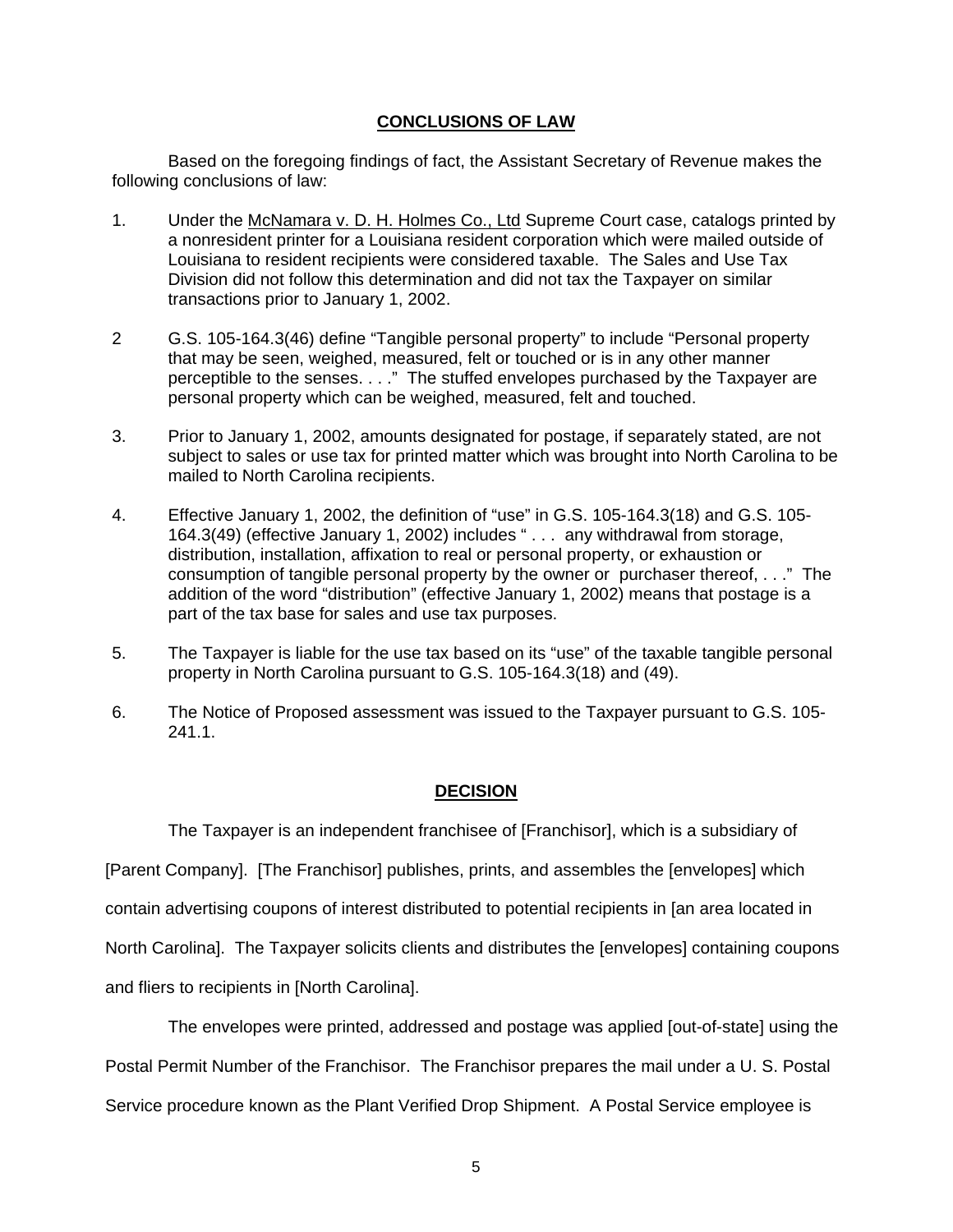stationed at the Franchisor's facility for several purposes, one of which is that the bulk mailings meet U. S. Postal Service regulations. The employee confirms the amount of postage due and receives payment for the postage from the Franchisor. The mail is loaded onto a truck which has been hired by the Franchisor and U. S. Postal service documents are placed in the truck after it is verified that the postage has been paid. The Franchisor utilizes a contract carrier for this shipment since they receive a discount on postage charges when they bear the costs of the shipment into North Carolina. Once the mail reaches North Carolina, it is mailed in [a North Carolina area] for delivery to the homes of the Taxpayer's clients' prospective customers.

The Taxpayer contends that they actually purchase only non-taxable advertising services basing their claim on the nature of the Franchise agreement between the Franchisor and the Taxpayer. They also assert that the Taxpayer distributes [envelopes] free to the public and that it does not "sell" the envelopes. Since they are only selling advertising services, they contend that it follows that they cannot be purchasing printed material from the Franchisor. The Taxpayer asserts that the relationship between the parties is that the Franchisor is the publisher of the free distribution [envelopes] and the Taxpayer sells advertising in the [envelopes] in its geographic area. The Taxpayer also contends that there is no transfer of title of the [envelopes] to the Taxpayer in North Carolina. They believe that ownership is ultimately transferred by a transfer of possession to the recipient from the Franchisor. The Taxpayer illustrates this argument with their explanation and discussion of "constructive possession" claiming that it never has possession or "constructive possession" of the [envelopes]. According to the Taxpayer, the transfer of ownership of the [envelopes] is effected by a transfer of possession rather than a transfer of title. Further, they contend that they never "use" the envelopes because they do not purchase them.

Another objection raised by the Taxpayer is that distribution from out-of-state is not a taxable use in North Carolina prior to January 1, 2002. The Taxpayer is referring to the Sales and Use Tax Division's policy of not proposing to tax catalogs or other printed matter committed

6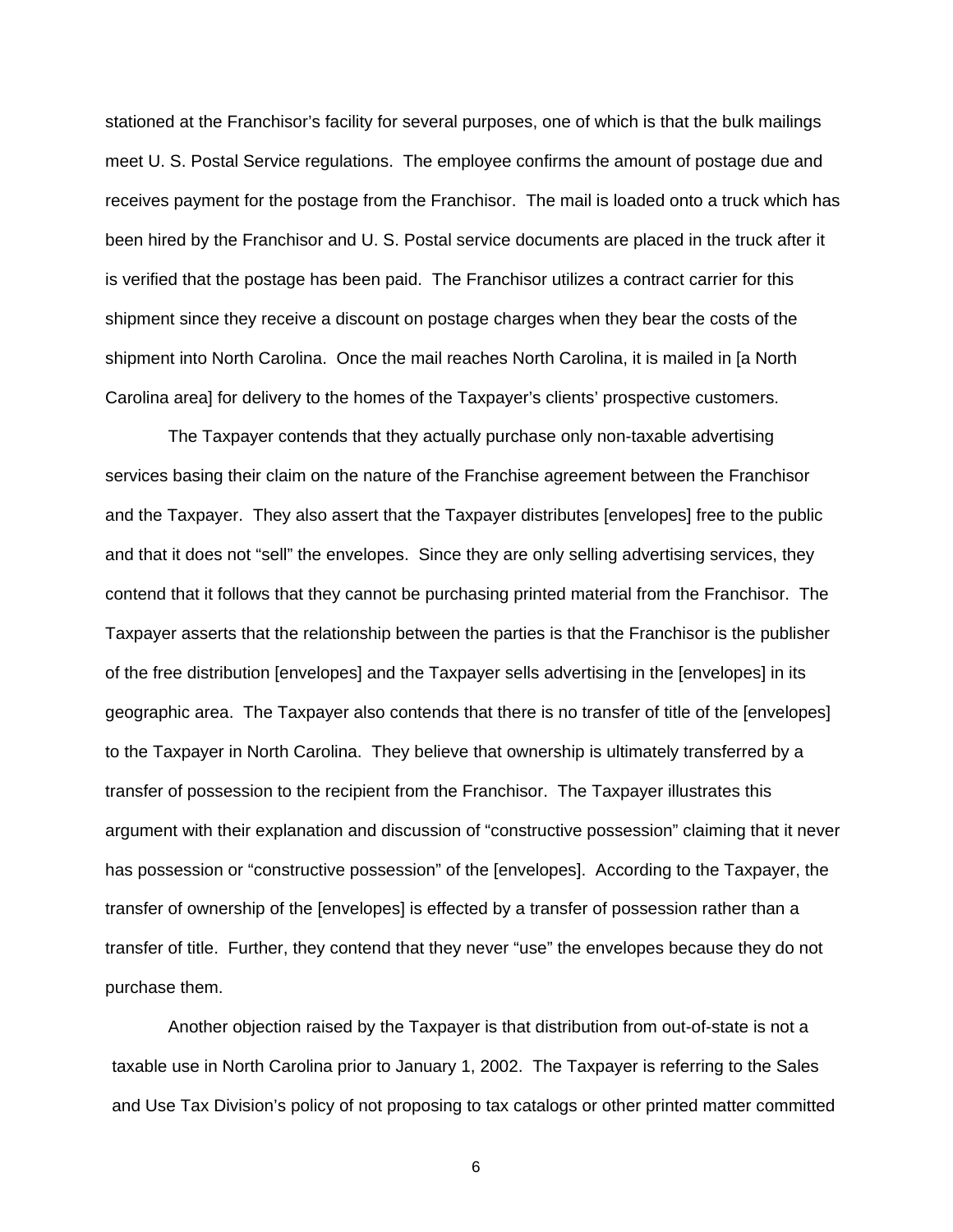to the U. S. Mail outside of North Carolina prior to January 1, 2002. Under that policy, in the McNamara v. D. H. Holmes Co., Ltd. case, the Sales and Use Tax Division chose not to follow the Supreme Court's determination that sales of catalogs by a nonresident printer to a Louisiana resident corporation which were mailed outside of Louisiana to resident recipients were considered taxable. Effective January 1, 2002, the definition of "use" in G.S. 105-164.3(49) includes " . . . any withdrawal from storage, distribution, installation, affixation to real or personal property, or exhaustion or consumption of tangible personal property by the owner or purchaser thereof, . . ." (emphasis added)

Pursuant to the above statutory change, prior to January 1, 2002, the amounts designated for postage, if separately stated, are not subject to tax for printed matter which was brought into North Carolina to be mailed to North Carolina recipients. However, since January 1, 2002, the Sales and Use Tax Division responds that retailers, purchasers or franchisees who engage out of state printers to print and mail printed material to North Carolina designees are liable for the use tax on the delivered price of the printed material. The amounts spent by a vendor or vendee on postage represent charges for distribution of the printed matter and are taxable since January 1, 2002.

Based on the McNamara v. D. H. Holmes Co. Ltd., Supreme Court case, any mail sent to North Carolina recipients which was committed to the U. S. Mail outside of North Carolina prior to January 1, 2002 was not subjected to tax in the audit period. In this case, prior to January 1, 2002, the printed matter was not committed to the U. S. Mail outside of North Carolina for mailing to North Carolina recipients. Instead, [the printer] hired a contract carrier to transport the printed matter into North Carolina. Once the pallets of envelopes arrived in North Carolina, they were then committed to the U. S. Mail in the Raleigh area. According to the Sales and Use Tax Division, the fact that a U. S. Postal Service employee located at the [out of state detached mail unit] examined the stuffed envelopes and authorized their mailing does not meet the requirement that the property be committed to the U. S. Mail. The Sales and Use Tax

7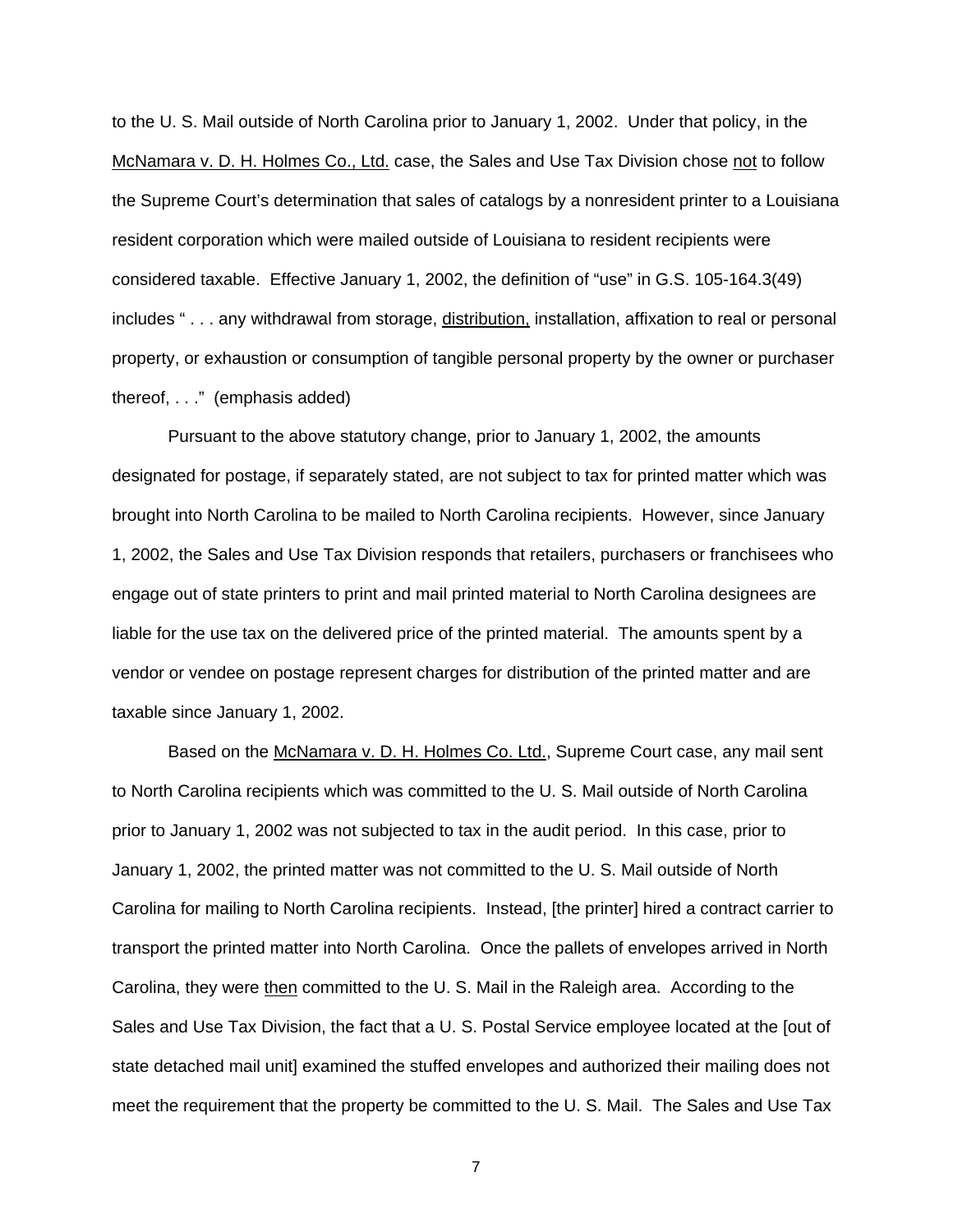Division contends, and I agree, that the U. S. Postal Service did not have dominion and control over the contract carrier which was hired by the Franchisor. Rather, the U. S. Postal service had dominion and control when the bulk stuffed envelopes were placed into the mail in the [area located in North Carolina] for delivery to prospective customers of the Taxpayer's clients.

The Taxpayer makes elaborate references to the agreement between the Franchisor and the Taxpayer claiming that this agreement merely sets forth an exchange of "advertising services" for consideration. However, neither the Franchisor nor the Taxpayer can contract away a statutory sales or use tax liability. G.S. 105-164.3(46) defines "Tangible personal property" to include " Personal property that may be seen, weighed, measured, felt, or touched or is in any other manner perceptible to the Senses. . . ." The stuffed envelopes purchased by the Taxpayer are personal property which can be weighed, measured, felt and touched as defined in the definition of "tangible personal property." A reasonable and disinterested observer would not view the multiple pallets of stuffed envelopes and make any other determination but that they are tangible personal property and not "advertising services."

G.S. 105-164.3(18) and G.S. 105-164.3(49) (effective January 1, 2002) provide, in part, that "'Use' means and includes the exercise *of any right or power or dominion whatsoever* over tangible personal property by a purchaser thereof . . . ." (emphasis added). The essence of what the Franchisor conveyed, in substance, in exchange for consideration paid by the Taxpayer is taxable tangible printed matter and the Taxpayer owned and used the property in North Carolina fulfilling the definition of "use". It is a well-established principal in the Sales and Use Tax statutes that one need not have actual possession of tangible personal property in order to have ownership thereof.

I am also compelled to agree that the consideration paid by the Taxpayer to the Franchisor clearly represents a purchase of taxable tangible personal property and not for some obscure, indefinite rights to "advertising services" or a franchise fee. The stuffed envelopes are tangible and corporeal as well as owned and used by the Taxpayer in North Carolina. The

8